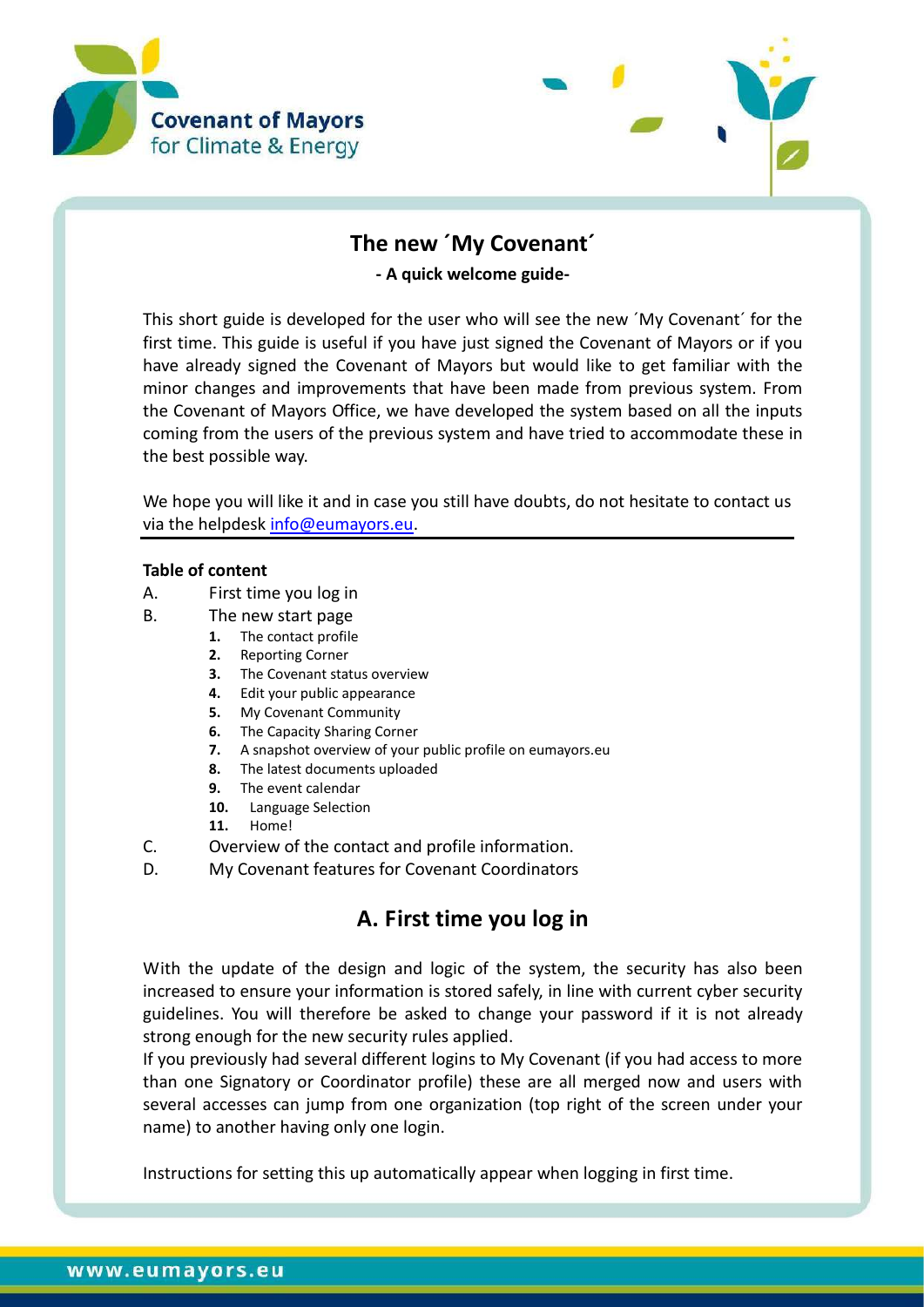



#### **B.The new start page**

<span id="page-1-0"></span>The new start page has changed to accommodate a quick overview of what is considered useful for you when logging in. Below you will see an example how this may look like with a numbering. The numbers link to a short explanation of each feature.

| Ŧ                                        |                                           |                                                |                                  |              | Last uploaded documents           |    |                       |                |               |                |
|------------------------------------------|-------------------------------------------|------------------------------------------------|----------------------------------|--------------|-----------------------------------|----|-----------------------|----------------|---------------|----------------|
| Växjö<br>×                               |                                           | Mayur                                          |                                  |              |                                   |    |                       |                |               |                |
|                                          | <b>Fairs</b>                              | Name:<br>Position:                             | Anna Tenje<br>Mayor              |              | Adhesion 2030<br>MA adhesion form |    |                       |                | en            | 土              |
|                                          |                                           | Email:                                         |                                  |              |                                   |    |                       |                | sv.           |                |
| MY COVENANT<br>COMMUNITY                 |                                           | Phone:                                         |                                  |              |                                   |    |                       |                |               |                |
|                                          | Växjö<br>http://www.vaxjo.se              |                                                | $C$ Edit                         | 8            |                                   |    |                       |                |               |                |
| REPORTING CORNER                         | $f$ $\theta$                              | Main contact                                   |                                  |              |                                   |    |                       |                |               |                |
| MY OVERVIEW<br>G                         |                                           | Name:                                          | Hennik Johanston                 |              | <b>Contact us</b>                 |    |                       |                |               |                |
|                                          | Population<br>Country<br>90,000<br>Sweden | Position:                                      | Elvironmental coordinator<br>    |              | Ask the Covenant team a question! |    |                       |                |               |                |
| MY STRATEGY                              |                                           | Email:<br>Phone:                               | **************                   |              |                                   |    |                       |                |               |                |
|                                          | <b>Adhesion</b> type<br>individual.       |                                                | <b>C</b> Edit                    |              | <b>Ex</b> Email                   |    |                       |                |               |                |
| MY INVENTORIES                           | Adhesion date                             |                                                |                                  |              |                                   |    |                       |                |               |                |
| MY ACTIONS                               | 2008-10-21                                |                                                |                                  |              |                                   |    |                       |                |               |                |
|                                          | $\circledR$<br>$\odot$                    |                                                |                                  |              |                                   |    | <b>Event Calendar</b> |                |               |                |
|                                          |                                           |                                                |                                  |              |                                   |    | <b>April 2018</b>     |                | 9             |                |
|                                          | $\odot$<br>2020<br><b>ADAPT</b>           |                                                |                                  |              |                                   |    |                       |                |               |                |
|                                          |                                           |                                                | $\overline{a}$<br><b>CZ</b> Edit | Su           | Mo                                | Tu | We                    | Th.            | Fr.           |                |
| <b>DISCUSSION</b><br><b>FORUMS</b>       |                                           |                                                |                                  | 25           | 26                                | 27 | 28                    | 291            | 30            |                |
|                                          |                                           | <b>Covenant status</b>                         |                                  | s            | 2                                 | 33 | $\sim$                | $5^{\circ}$    | $\frac{1}{2}$ |                |
| RESOURCES<br>LIBRARY                     | F. Gaby<br><b>Syndidics</b>               |                                                |                                  |              |                                   |    |                       |                |               |                |
| E-LEARNING                               | 四<br>63                                   | ADHESION                                       | ACTION PLAN<br><b>MONITORING</b> | $\mathbf{g}$ | $\mathcal{G}'$                    | 10 | 11                    | -12            | -13.          | $\tau$         |
|                                          | Bergsmäst<br>$\Box$<br>83                 |                                                |                                  | 1S           | 16                                | 37 | 18                    | 19             | $20 -$        | 31<br>21       |
|                                          | ED                                        | Status:                                        | Published                        | 22           | 23                                | 24 | 25                    | 26             | 27            | Sa<br>14<br>28 |
|                                          |                                           | Adhesion:                                      | 3<br>2 <del>春林前森群</del>          | 29           | 30                                |    | 2                     | $\overline{5}$ | $\lambda$     | $\leq$         |
| <b>CAPACITY SHARING</b><br><b>CORNER</b> | <b>Sig</b>                                | Submission deadline:<br>Action plan submitted: | 20神经结构移样<br>2011111111           |              |                                   |    |                       |                |               |                |

- **1.** The contact profile
- **2.** The reporting Corner
- **3.** The Covenant status overview
- **4.** Edit your public appearance
- **5.** My Covenant Community
- **6.** The Capacity Sharing Corner
- **7.** A snapshot overview of your public profile on [www.eumayors.eu](http://www.eumayors.eu/)
- **8.** The latest documents uploaded
- **9.** The event calendar
- **10.** The language selector
- **11.** Home!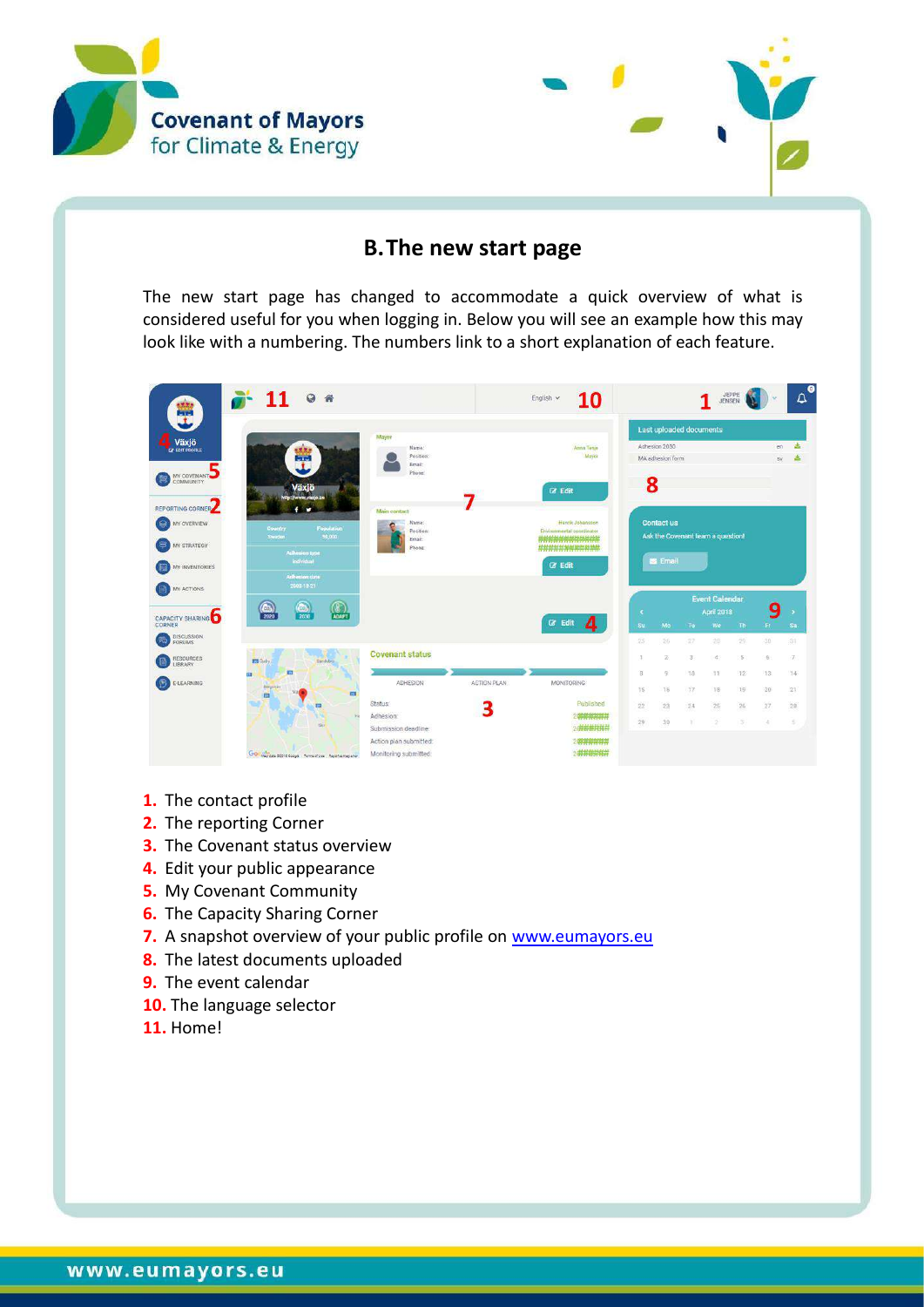



## <span id="page-2-0"></span>**1.** The contact profile

The upper right corner is your personal corner and include your name and picture (you can upload this in your contact profile, this picture is also available next to your contact details on [www.eumayors.eu](http://www.eumayors.eu/) if you choose to publish your details).

- In the small drop-down menu to the right of your profile picture, you are able to:
	- Edit your own contact information and decide what is visible on the public website by ticking the relevant boxes.
	- Edit your organisation's information (See also **4**).
	- Log out of the My Covenant.
- $\blacktriangleright$  For those who have access to more than one organisation, this is also where the contact can enter another organisation's profile. The contact will, in that case, remain the same but the top left corner will show which organisation you are currently representing.

### <span id="page-2-1"></span>**2.** Reporting Corner

The reporting corner includes all aspects of your reporting requirements for your Action Plan (SEAP or SECAP template) and has four sub-categories. You will notice that you can move freely from one part of the template to the other and fill in the information in the order you prefer. Only when all required fields are filled in you will see the submission button. When you submit the Action plan it will be sent for assessment.

You also have the opportunity to 'Publish' any information you may have inserted before or after your assessment; this is done via the 'Publish' button, which will send all existing information to your Signatory profile on [www.eumayors.eu](http://www.eumayors.eu/) (note there is a transfer delay of app. 1 hour before changes appear).

For further information on the reporting please refer to the SECAP reporting guidelines that you can find **[here](http://www.covenantofmayors.eu/index.php?option=com_attachments&task=download&id=172)**.

**My Overview** consists of the overview of the various reports you have developed and submitted throughout times (Action Plan and Monitoring Reports). You will see all required fields on the template you are working on and what parts are still incomplete and what are ready to be submitted in a simple overview (To arrive soon!). When all the boxes are green and finalized the Submit button will appear. Note that when you mark one of the reports to work in, this will be displayed in the top of all the other tabs in the reporting corner so you will always know in what Action Plan or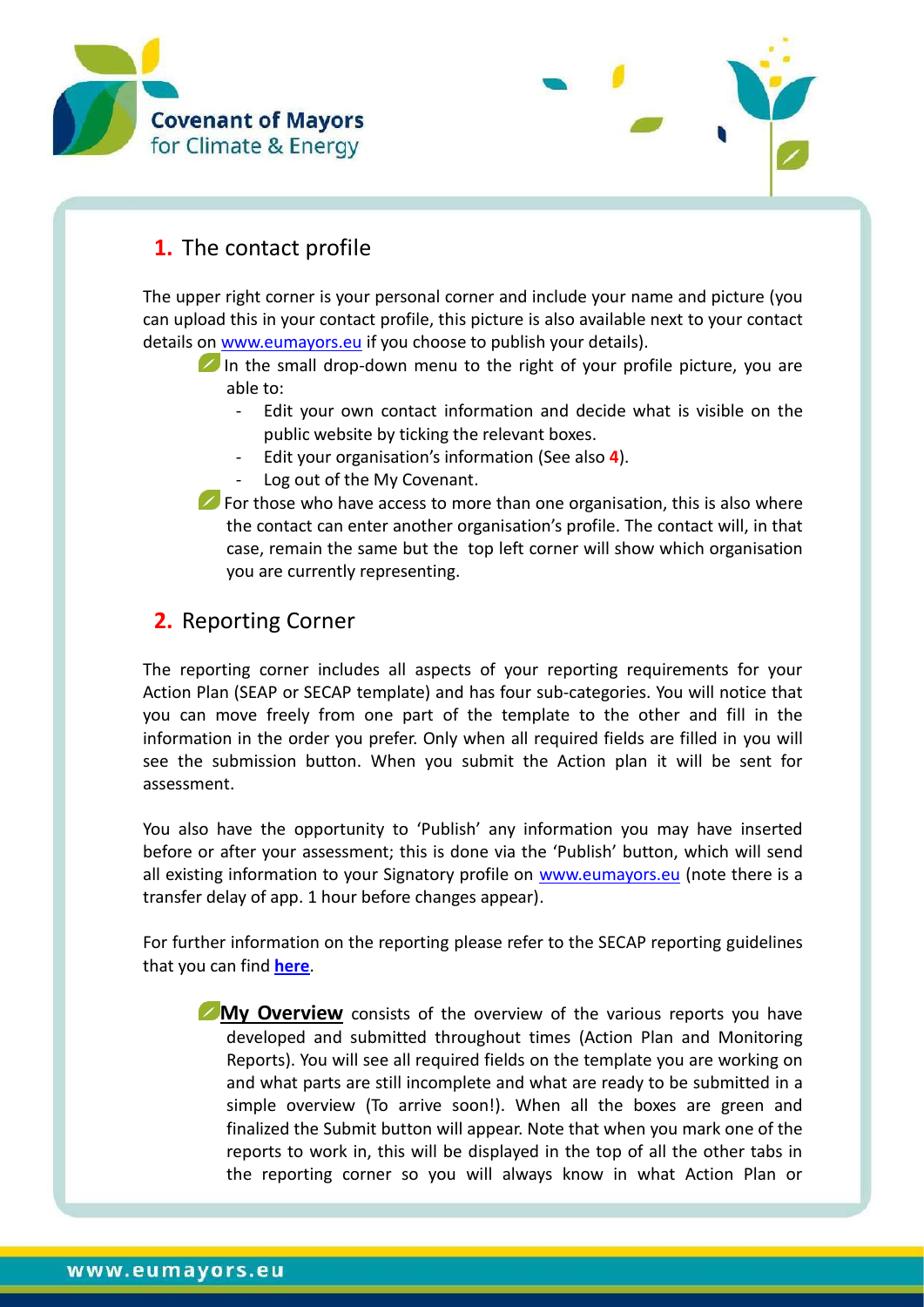



#### Monitoring Report you are working in.

Reporting templates (click to select the reporting template you want to edit or view)

| <b>Reporting template</b>              | <b>Submission</b> | My strategy        | <b>My inventories</b> | My actions    | <b>Status</b> |
|----------------------------------------|-------------------|--------------------|-----------------------|---------------|---------------|
| r Monitoring Report (Active) 2 (Light) | Deadline:2019     | <b>N/A</b>         | N/A                   | N/A           | <b>TBD</b>    |
| Monitoring Report (Active) 1 (Full)    | 2018              | N/A                | $N/\Delta$            | $N/\Delta$    | TBD<br>113123 |
| Action Plan (Active)                   | エイプショー<br>2015    | <b>NOCK</b><br>N/A | 10000<br>N/A          | 424454<br>N/A | TBD           |

publish

Request delay

In this overview you will see the full overview of your selected Key actions (previously known as Benchmarks of Excellence), the graphical overview, the events you reported as well as an overview of all documents you have uploaded in the different part of the reporting corner. You will choose what material you would like to transfer to [www.eumayors.eu](http://www.eumayors.eu/) for public display via simple 'Make public' buttons.

You will also be in charge of when you would like to publish the latest information you have added or edited in you action or monitoring reports. A Publish button will enable you to send the latest information on display on the public profile of your municipality in the [Signatory catalogue](http://www.covenantofmayors.eu/about/covenant-community/signatories.html)

**My strategy** refers to the general descriptions of the Action plan and consists of two tabs: "Action Plan Documents" and "My Strategy" **My Strategy** summaries your Action plan. Text fields and dropdown menus allow you to explain your local authority's vision, commitments, budget, staff resources (This tab is equal to the ´Strategy´ in the SECAP Excel template)



**Action Plan Document(s)** includes the overview of the plan and the relevant documents. At the bottom of the page, you can upload your action plan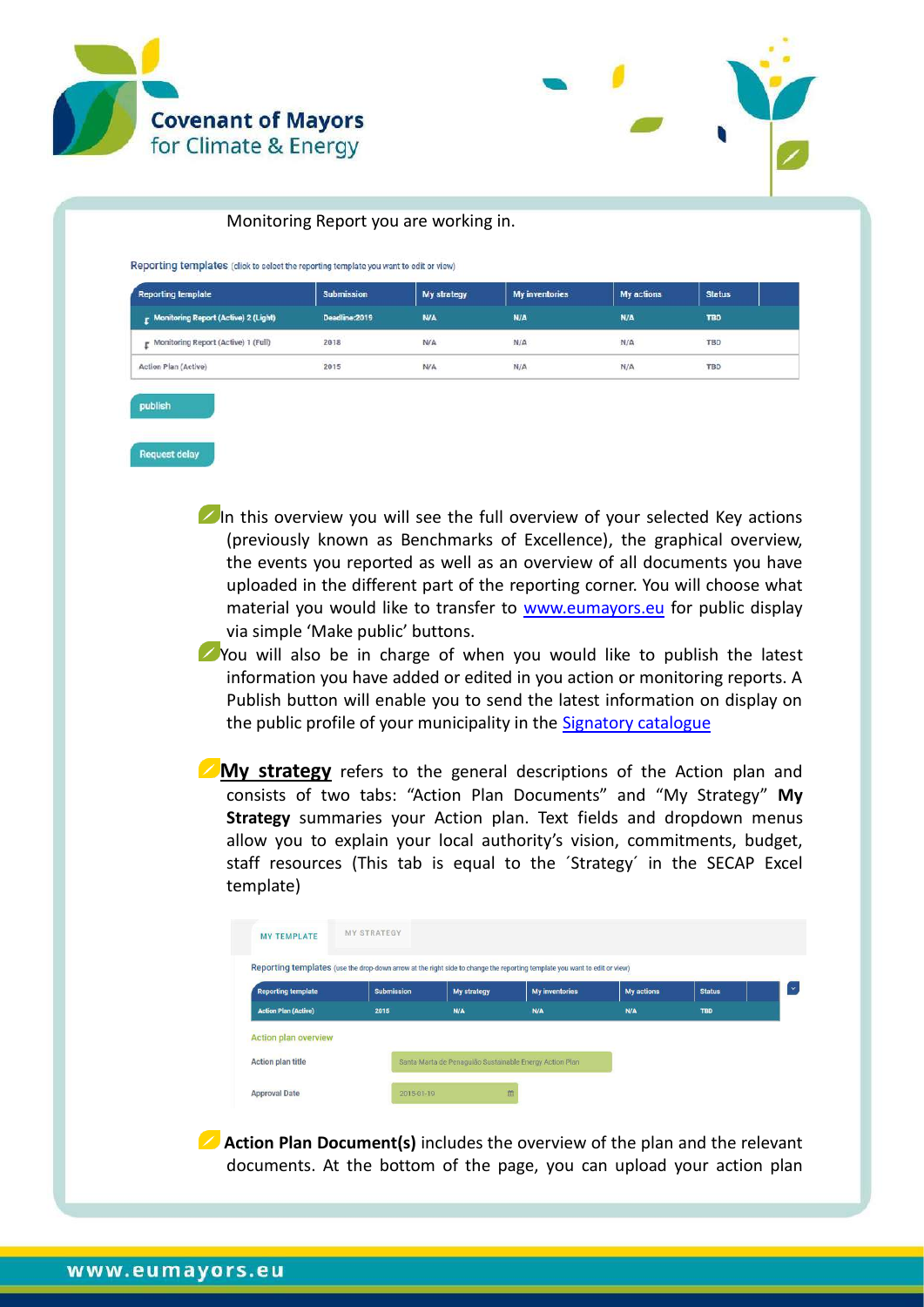



documents related to both mitigation and adaptation either separated or as one integrated plan. (This tab is equal to the 'Upload document section' in the former online templates)

**My Inventories** includes all information related to the status of your progress (Remember you can always see what report you are working on via the top bar) when it comes to:

- **i.** The Emission Inventories,
- **ii.** The Adaptation Scoreboard and
- **iii.** The Risk and Vulnerability Assessment.

Depending on your commitment you will either see only the emission inventories (for the 2020 commitments only), the Adaptation Scoreboard and the Risk and Vulnerability Assessment (For Mayors Adapt Signatories) or all of the 3 tabs (for the 2030 commitments). (The tabs in the 'My inventories' are identical to the elements and the names in the [SECAP](http://www.covenantofmayors.eu/index.php?option=com_attachments&task=download&id=142) Excel [template\)](http://www.covenantofmayors.eu/index.php?option=com_attachments&task=download&id=142)

**My Actions** has a tab to report Mitigation actions (If committed to 2020 or 2030 commitments) and one for adaptation action (For Mayors Adapt and 2030 commitments).

| MITIGATION ACTIONS          |                             | <b>ADAPTATION ACTIONS</b> |                      |                     |              |                          |                       |  |
|-----------------------------|-----------------------------|---------------------------|----------------------|---------------------|--------------|--------------------------|-----------------------|--|
| <b>Reporting templates</b>  |                             |                           |                      |                     |              |                          |                       |  |
| <b>Reporting template</b>   | Submission                  | My strategy               |                      | My inventories      |              | My actions               | <b>Status</b>         |  |
| <b>Action Plan (Active)</b> | <b>N/A</b><br>Deadline:2019 |                           | N/A                  |                     | N/A          | <b>TBD</b>               |                       |  |
| <b>Mitigation actions</b>   |                             |                           |                      |                     |              |                          |                       |  |
|                             |                             |                           |                      |                     |              |                          |                       |  |
| Miligation autons           | <b>Key action</b>           | Pulicy Instrument         | Dright of the action | Responsible<br>body |              | Implementation Impelbane | Area of Intervention: |  |
|                             |                             |                           |                      |                     | <b>Start</b> | End                      |                       |  |

Both tabs include tables for registering the specific actions included in your plan. After successful submission of the action plan, this is also where you indicate your Key Actions from the lists in each of the tab. (The tabs refer to the Mitigation action, Adaptation actions and Benchmark of Excellence (Now Key Actions) in the SECAP Excel templates.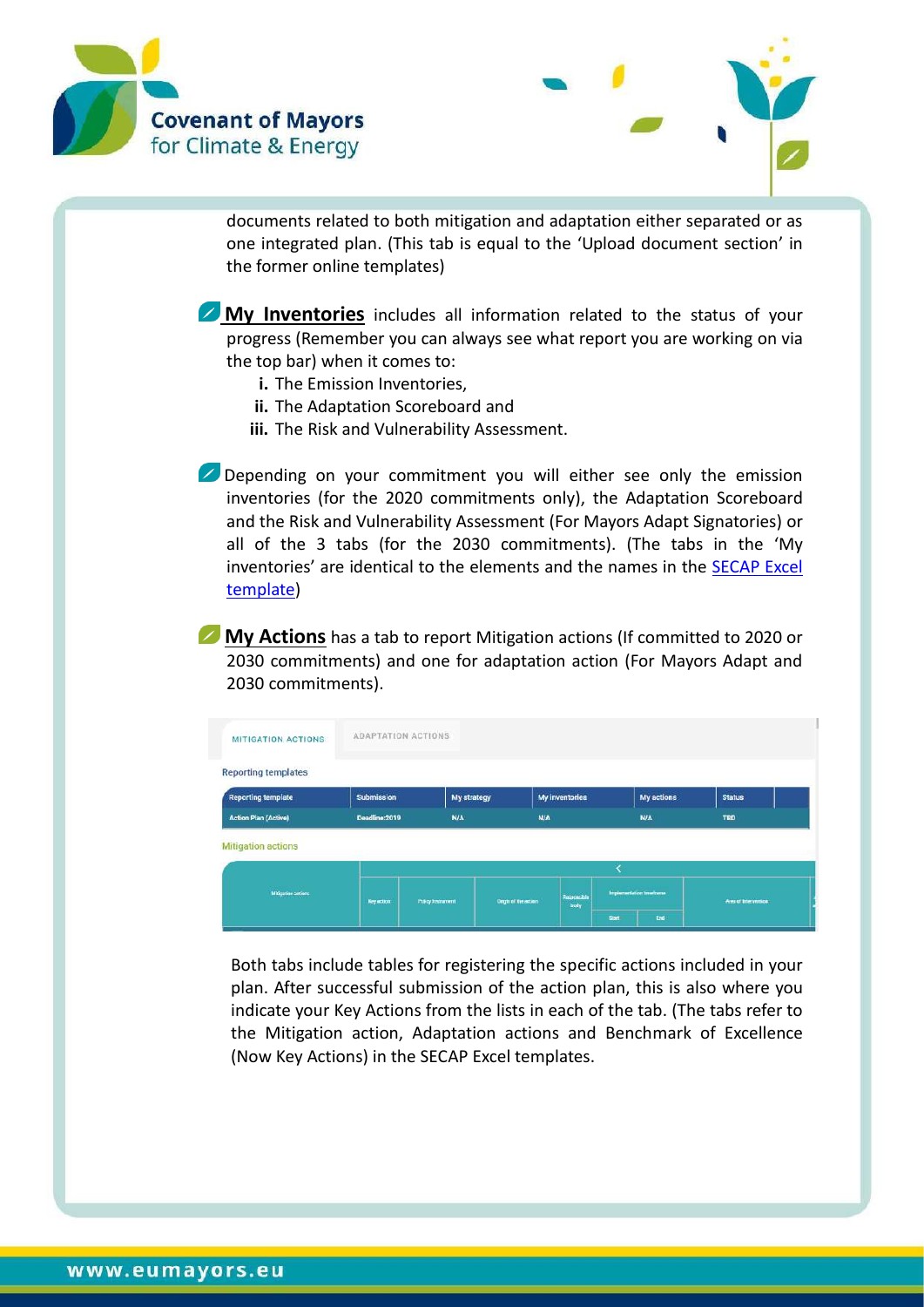



#### <span id="page-5-0"></span>**3.** The Covenant status overview

**Z** This box quickly provides you with the basic information on the progress and the status of the local authority in the initiative:

- The political decision is made- adhesion date.
- The Status of the action plan.
- The Next deadline.

Note that if you have no date indicated in the right side of the window, this is due to the fact that you have not yet submitted the respective report.

This box also includes the map that indicates your location. If the map does not show your correct location, you can easily adjust it via the 'Edit my profile' (see number **4**).

#### <span id="page-5-1"></span>**4.** Edit your public appearance

When clicking the 'Edit profile' you can enter the general information about your municipality. Some of it is kept private in the database and some of it is/can be displayed on the public website to enhance the public profile of the municipality on the Covenant of Mayors website. You will be able to publish additional information if you wish so by ticking the "Make Public" box.

You will also have access to all your colleagues' contact information and can ensure that all the contact information is up to date. Keeping the contact information up to date is highly recommended as it is the only way to ensure a timely communication between the Covenant of Mayors office and your municipality and correct display on [www.eumayors.eu](http://www.eumayors.eu/) .

You are invited to upload your logo/coat of arms as well as a good background image from your municipality, that can give your public profile a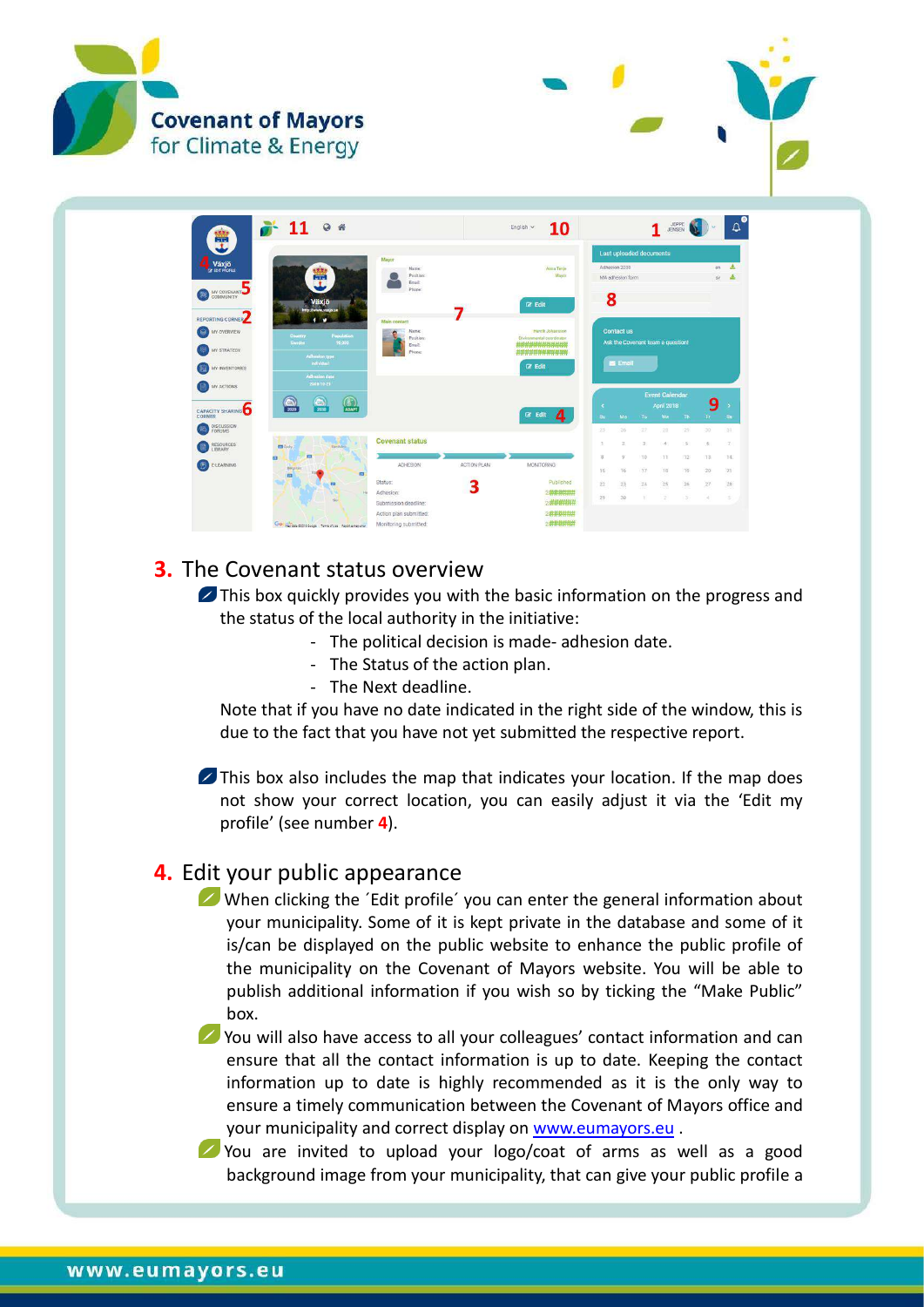



local twist and an appealing look for visitors of [www.eumayors.eu.](http://www.eumayors.eu/)



### <span id="page-6-0"></span>**5.** My Covenant Community

On this link, you will find your supporting partners for your Covenant Activities, which you have connected with on the platform: you Covenant National/ Territorial Coordinator(s) (for instance your national energy agency, your regional authority) and Supporters (for instance a network you are member of) provided these are official COM Coordinators or Supporters. You will also be able to connect with your relevant Supporters and Coordinators relevant to you, if not already done.

 $\triangleright$  Connecting Coordinators to your profile allow them to access your Signatory profile and have an overview on the progress of your municipality. Your Covenant Coordinator could be able (if needed) to edit contact information and upload data on your behalf. It also gives them the possibility to request extended delays on your plans and send them notifications for improved collaboration.

**Z** Connecting Covenant Supporters to your profile allow them to have access to your contact details to increase collaboration on Covenant of Mayors activities. Covenant Supporters cannot edit data on Signatories' profile.

## <span id="page-6-1"></span>**6.** The Capacity Sharing Corner

The **Capacity corner** consists of 4 different tools to build capacity within the Covenant context, either via one way communication or via direct exchange with other Signatories. This part is similar to the previous 'My Covenant'

**The Discussion forums** allow you to share your experiences with other likeminded in the Covenant Community.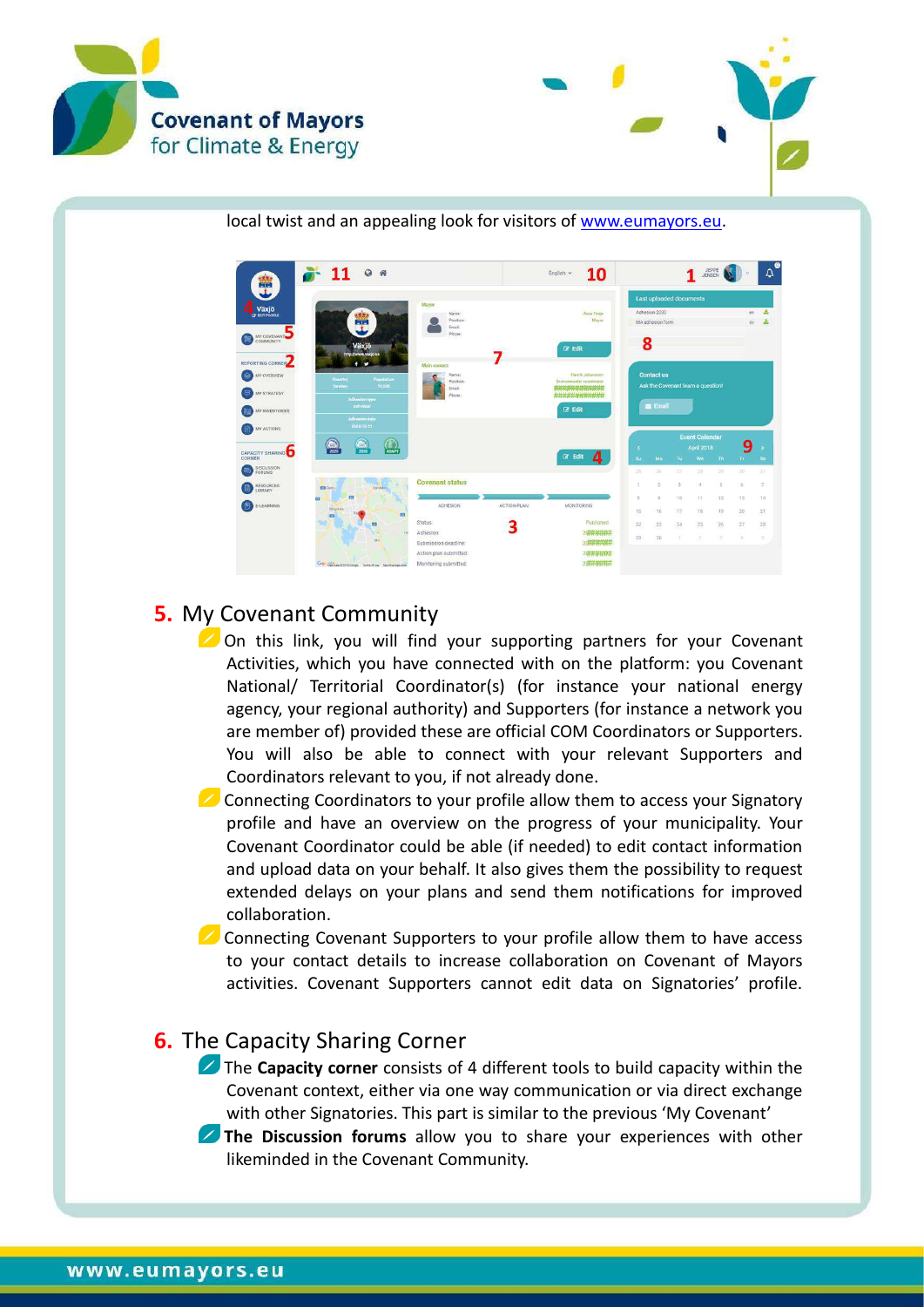



- **The Resource repository** compiles all relevant information related to Covenant activities that are uploaded by the Covenant of Mayors Office, Signatories, Supporters, Coordinators and Academia. You can download, upload, share and like publications.
- **The E-learning modules** give you an easy and intuitive introduction to some of the most important elements of the Covenant of Mayors, with an introduction and food for further thoughts in approximately 5-10 minutes.

#### **The e-learning modules include:**

- i. Getting started!
- ii.  $CO<sub>2</sub>$  Emissions inventories Key concepts
- iii. Setting up an inventory
- iv. Action Plan Key Principles
- v. Getting inspired from other **Signatories**
- vi. Action Plan Submission
- vii. Monitoring
- viii. Accessing financing
- ix. Buildings
- x. Transport
- xi. Local Energy production
- xii. Adaptation to Climate Change



### <span id="page-7-0"></span>**7.** A snapshot overview of your public profile on [eumayors.eu](http://www.eumayors.eu/)

 $\blacktriangleright$  The central box on the start page is an almost one-to- one of the front page of your public profile on the Covenant website. You can edit the list of contacts. name of your mayor after local elections. You will always see the two first contacts (The mayor, and one Main contact). To have access to the full list of contacts, click the Edit profile button (No. **4**).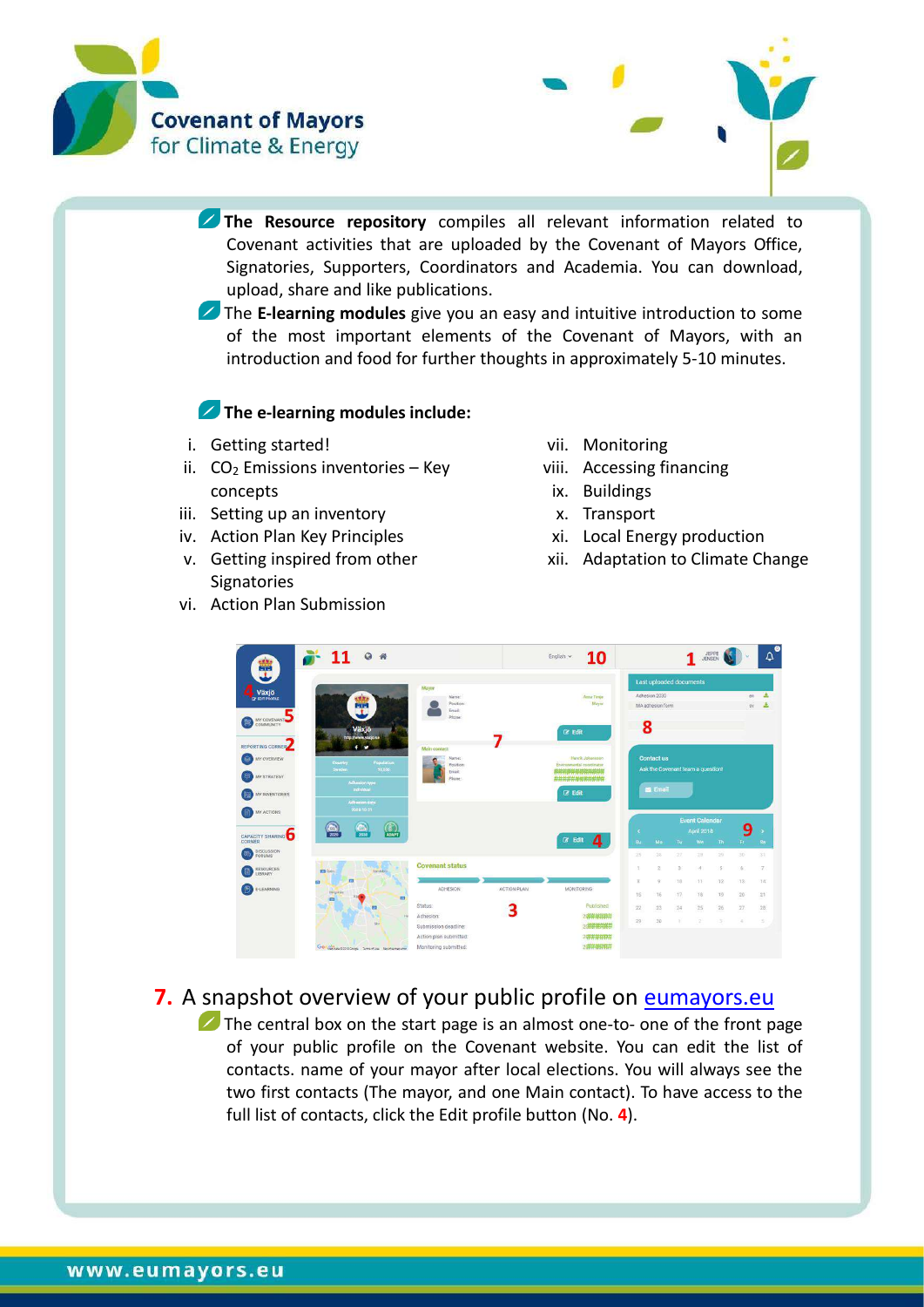



### <span id="page-8-0"></span>**8.** The latest documents uploaded

**2** Just below your personal contact profile, you can see the latest documents uploaded (by you or JRC). That is also where you will see if a Feedback report or other documents have been uploaded to your profile lately. For a full overview, please consult 'My Overview' in the Reporting Corner (See Number **2).**



## <span id="page-8-1"></span>**9.** The event calendar

 $\triangleright$  The event calendar provides you with an overview of the events that are organised by the Covenant Community. You can register your events via My Covenant and have a full overview of all your events in 'My overview' of the 'Reporting Corner'. (Soon to be launched)

## <span id="page-8-2"></span>**10.** Language Selection

You can change the language of this platform in the drop-down menu. Please note that all text fields reported in the 'Reporting Corner will have to be inserted in English for the assessment by the European Commission as well as for some of these texts to represent your Action Plan on [www.eumayors.eu.](http://www.eumayors.eu/)

#### <span id="page-8-3"></span>**11.** Home!

Use the globe icon  $\odot$  to access the public website [www.eumayors.eu.](http://www.eumayors.eu/)  $\bigcup$  Use the house icon  $\bigcirc$  to go back to the start page.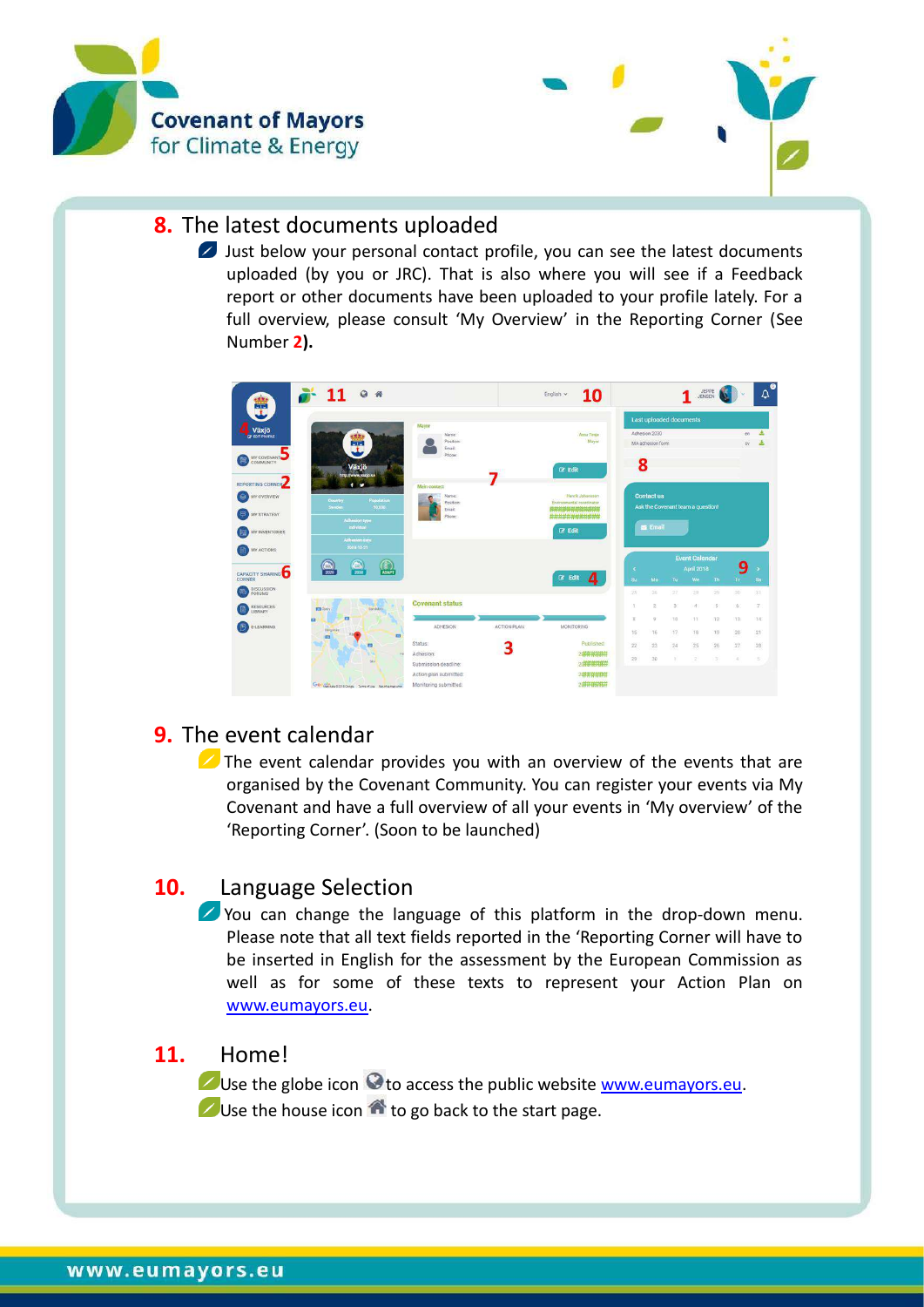



## **C.Overview of the contact and profile information.**

<span id="page-9-0"></span>The contact profiles are your personal information, which has two different purposes.

> (M Varj **O** William

 $\bullet$ 

**Contact profile**: Information for getting in contact with you and to display your role in with realizing the Covenant commitments, on the public website and the internal secured database. You can also change and **of the Stru** update this information for the whole team.

**My Covenant Profile**: Your login and administrative profile

These two elements are separated in your contact profile. You can choose one email address for the public website and use another one to log in to ´My Covenant´ if you need. As with everything on ´My Covenant´ the green fields are compulsory and you can choose to make some information public on eumayors.eu if you deem this necessary.

|                        | $Q - H$                          | Englan w-       |
|------------------------|----------------------------------|-----------------|
| <b>CONTACT PROFILE</b> |                                  |                 |
| Picture:               |                                  |                 |
| Gender.                | us.                              |                 |
| First name:            | <b>Uarre</b>                     |                 |
| Last name:             | <b>Gmill</b>                     |                 |
| Position:              | Tept officer                     |                 |
| Organisation:          | Vent                             |                 |
| Email:                 | Jaya and its Gangtown bestes say | 图 Meke public   |
| Phone:                 | 1224567                          | o Make public   |
| Mobile:                | 128406778                        | B Make public   |
| Country                | Stringer.                        |                 |
| City:                  | Negot                            |                 |
|                        | <b>P</b> <sub>i</sub> Save       |                 |
| MY COVENANT PROFILE    |                                  |                 |
| User email:            | Janu.enth@anytown.techec.org     | (2) Change      |
| Password:              | ********                         | <b>Z</b> Change |
| Newsletter:            | $-$ Subscribe                    |                 |
|                        | <b>Bright</b>                    |                 |
| Interface language:    | Bruilah <sup>1</sup><br>G,       |                 |
| Email language:        | Eiglich                          |                 |
| Time zone:             | UTG - UU<br>u                    |                 |

When you have logged in, you can also **add a new contact profile** for a colleague that will have them same access as you.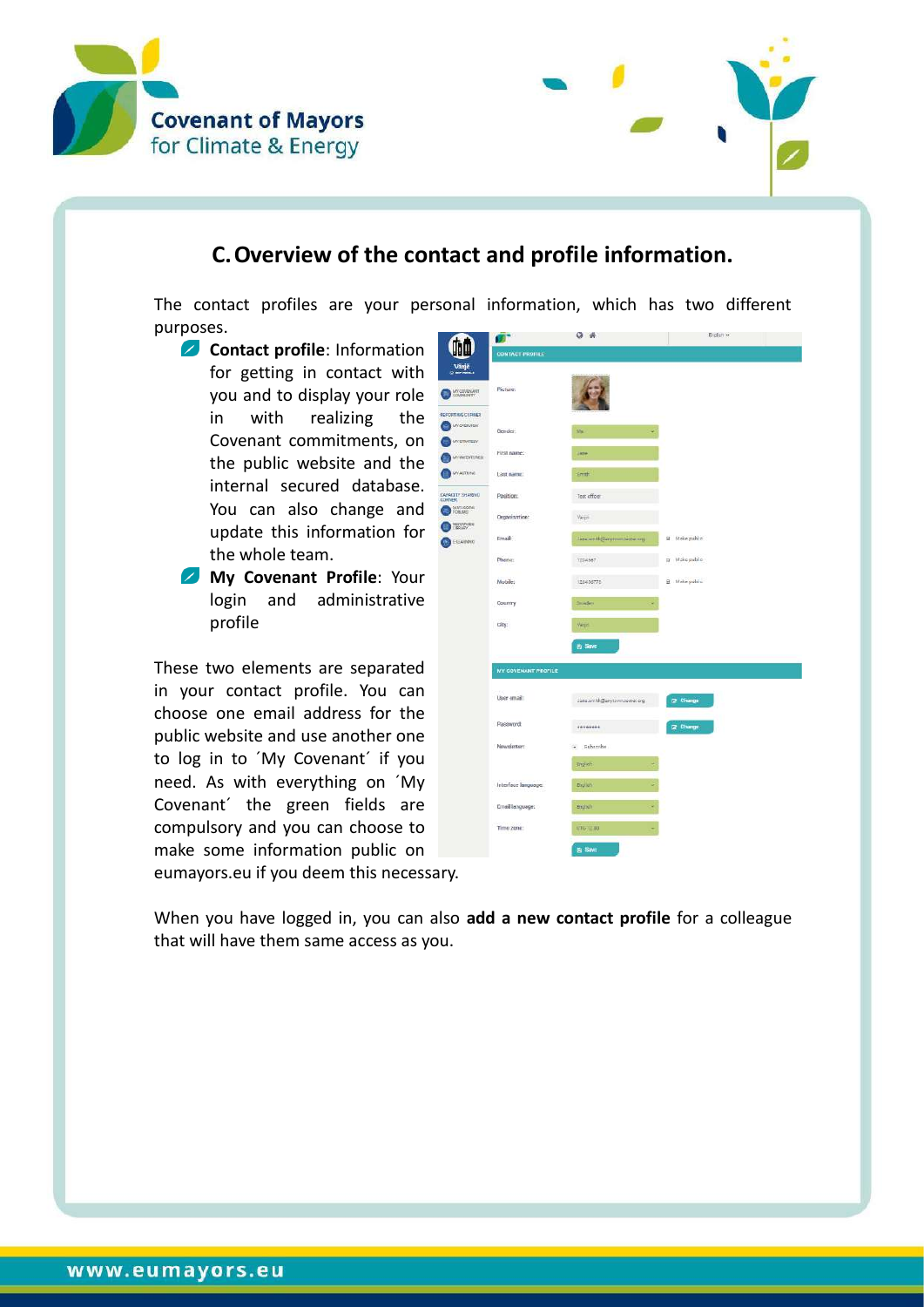



# **D. My Covenant features for Covenant Coordinators**

<span id="page-10-0"></span>

| ⌒<br>ATOM DE ANDREACH                                                                                                                            | $11^\circ$<br>合<br>W                                                                                                                                                  | Covenant of Mayors Office                                                                                                                                                  | 10<br>English $\sim$                                                                                                                                                  | O<br>ELODIE<br>$\Delta$<br><b>BOSSIO</b>                                                 |
|--------------------------------------------------------------------------------------------------------------------------------------------------|-----------------------------------------------------------------------------------------------------------------------------------------------------------------------|----------------------------------------------------------------------------------------------------------------------------------------------------------------------------|-----------------------------------------------------------------------------------------------------------------------------------------------------------------------|------------------------------------------------------------------------------------------|
| Consejería de<br><b>Medio</b><br>Ambiente y<br>Ordenación del<br><b>Territorio Junta</b><br>de Andalucía<br><b>IZ EDIT PROFILE</b>               | JUNIOR DE AMBAILLE<br><b>Consejería de Medio</b><br>Ambiente y Ordenación                                                                                             | Main contact<br>Name:<br>Position:<br>Email:<br>Phone:                                                                                                                     | Lidia Suárez Samadiego<br><b>Energy Manager</b><br>$\mathbb{Z}^*$ Edit                                                                                                | Last uploaded documents<br>8                                                             |
| MY COVENANT<br><b>COMMUNITY</b><br>CAPACITY SHARING<br>CORNER<br><b>DISCUSSION</b><br><b>FORUMS</b><br><b>RESOURCES</b><br>LIBRARY<br>E-LEARNING | del Territorio Junta de<br><b>Andalucía</b><br>http://www.cma.junta-<br>andalucia.es/medioambiente/site/web/<br>$f \times$<br>Country<br>Spain<br>Type<br>subnational |                                                                                                                                                                            | 4<br>$\mathbb{Z}$ Edit                                                                                                                                                | <b>Contact us</b><br>Ask the Covenant team a question!<br>Email<br><b>Event Calendar</b> |
|                                                                                                                                                  | 1.00<br><b>Valdezonias</b><br>m<br><b>Bisol</b><br>SEVALA ESTE:<br>Seville<br>Tomares<br>m<br>San Joan &                                                              | <b>My strategy</b><br>Climate Change and Urban Environment, will support the Covenant by giving<br>and will promote the Covenant of Mayors in all of these municipalities. | 3<br>The Regional Environmental Government of Andalusia, by means of the D.G for<br>technical assistance to municipalities of Andalusia through the Ciudad 21 Program | 9                                                                                        |

Through My Covenant, as Coordinator you have exactly the same look and feel interface as the Signatory one. You can refer to the numbers in the Signatories guide above to know more about the features, except for the feature Number **2** (reporting corner) and Number **5** (My Covenant Community).

#### **You can:**

#### **Promote your administration and activities on the public 'eumayors.eu' website:**

- Update your online profile and your contact details (see above Sections Number **1**, **3**, **4**, **7**).
- Make your good practices visible to the Covenant community and beyond.
- Publish [Events](http://www.covenantofmayors.eu/agenda_en.html) in the Events Calendar (Section 9).

#### **Get and share information (see section 6**)

- Network with other Covenant stakeholders through the [Discussion Forums](http://mycovenant.eumayors.eu/forum/?sessionid=a08f5be23ccb5ad400513459b1a35a68) and get inspired by their actions.
- Search, add and rate resources (e.g. studies, tools, events proceedings…) in the [Resource Library.](http://mycovenant.eumayors.eu/forum/library.html?sessionid=a08f5be23ccb5ad400513459b1a35a68)

#### **Keep track of your associated signatories' progress and support them through My Covenant community (5**)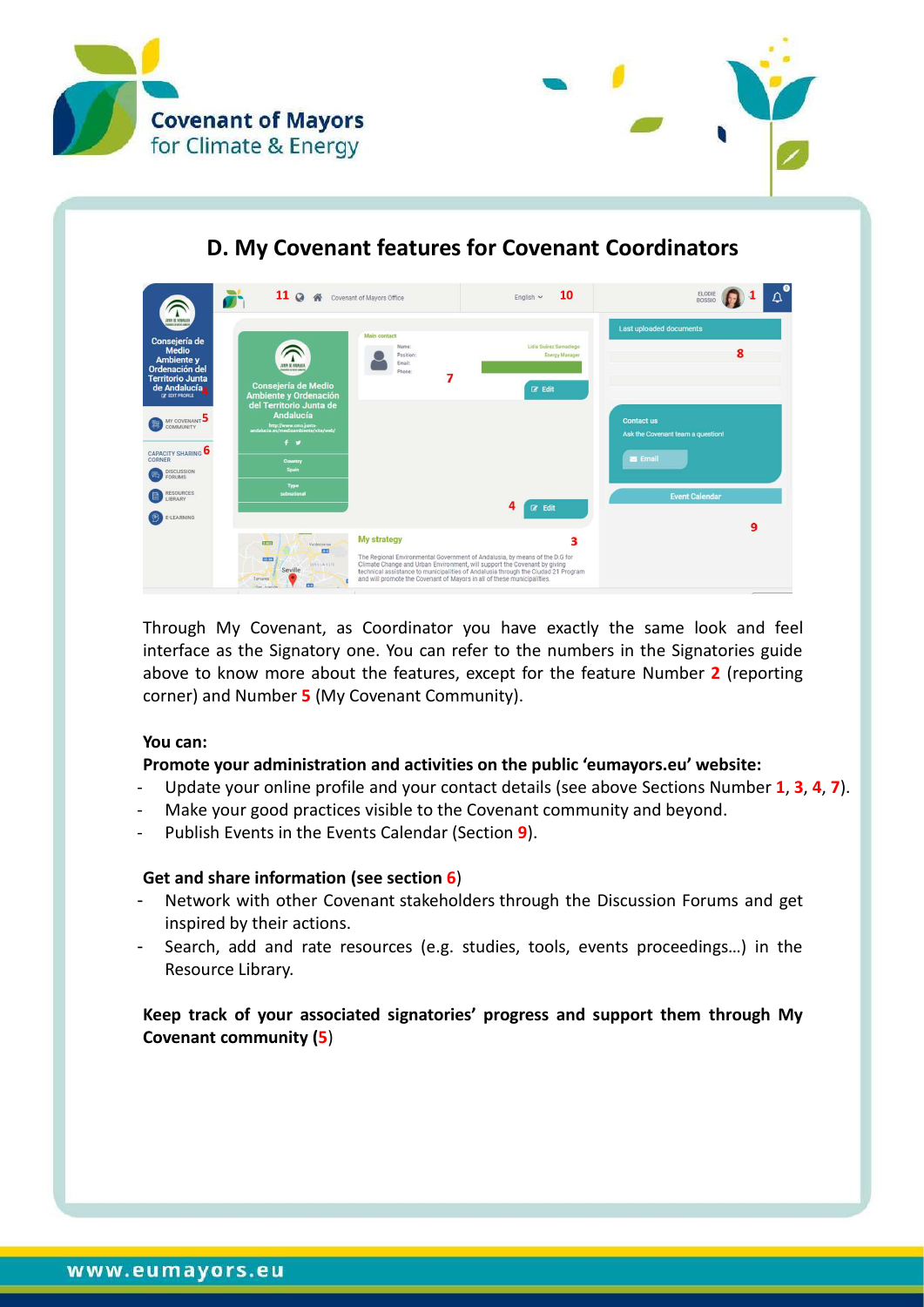



### My Covenant Community **5**

On My Covenant Community, Covenant Coordinators can see the list of all associated signatories.

You can use the two tabs "Community" and "Plans and Actions" to track the progress of your associated signatories.

| i.                      |                |                          |                  |               |             |            |                                                                                                                          |                   |                                             |                    |                         |                      |                |
|-------------------------|----------------|--------------------------|------------------|---------------|-------------|------------|--------------------------------------------------------------------------------------------------------------------------|-------------------|---------------------------------------------|--------------------|-------------------------|----------------------|----------------|
| ia de<br>b.             | COMMUNITY      | PLANS AND ACTIONS        |                  |               |             |            |                                                                                                                          |                   |                                             |                    |                         |                      |                |
| le y<br>In del<br>Junta | My signatories |                          |                  |               |             |            |                                                                                                                          |                   |                                             |                    |                         | Clear All            |                |
| ucía<br>as.             | Search on name | Status                   |                  |               | v.          | Country    |                                                                                                                          | $\omega$ .        | Area                                        |                    |                         | ó.                   |                |
| deaset<br>ATV           | Type           | $\ddot{\mathbf{v}}$      | Coordinator      |               | W)          | Commitment |                                                                                                                          | v.                | Population                                  |                    |                         | $\ddot{\phantom{0}}$ |                |
| 1RING                   | Supporter      | $\overline{\phantom{a}}$ | <b>Scorch</b>    |               |             |            |                                                                                                                          |                   |                                             |                    |                         |                      |                |
| (ON)                    |                |                          |                  |               |             |            |                                                                                                                          |                   |                                             |                    |                         |                      |                |
| 285                     | <b>Name A</b>  | <b>Country</b>           | Type             | <b>Status</b> | Commitments | Population | <b>Coordinators</b>                                                                                                      | <b>Supportant</b> | $\frac{\Delta \text{dhesion}}{\text{data}}$ | Coverant<br>status | <b>Next</b><br>deadline | Last<br>activity     | <b>Actions</b> |
| ING                     | Ahia           | <b>E</b> Spain           | individual       | Published     | 2020        | 1505       | Province of<br>Almeria<br>Consejería de<br>Media<br>Ambiente v<br>Ordenación<br>del Territorio<br>Junta de<br>Andalucia  |                   | 2009/05/25                                  | Action<br>plan     |                         |                      | $\circ$        |
|                         | Abriccena      |                          | Spein individual | Published     | 2020        | 1358       | Province of<br>Almenia<br>Conseiería de<br>Medio<br>Arobiente y<br>Ordensción<br>del Territorio<br>Junta de<br>Andelucia |                   | 2009/08/14                                  | Action<br>plan     |                         |                      | ۰              |
|                         |                |                          |                  |               |             |            | Province of<br>Cordoba                                                                                                   |                   |                                             |                    |                         |                      |                |

#### - Community tab

You can use the filter to check signatories and click on the headline of the table to order the list.

- Plans and Actions tab

All plans of your associated signatories are listed here. You can use this to check the progress of your associated signatories: deadlines, action plan, monitoring reports, feedback from the JRC. You can also use the filters and the clickable table headline to order the list.